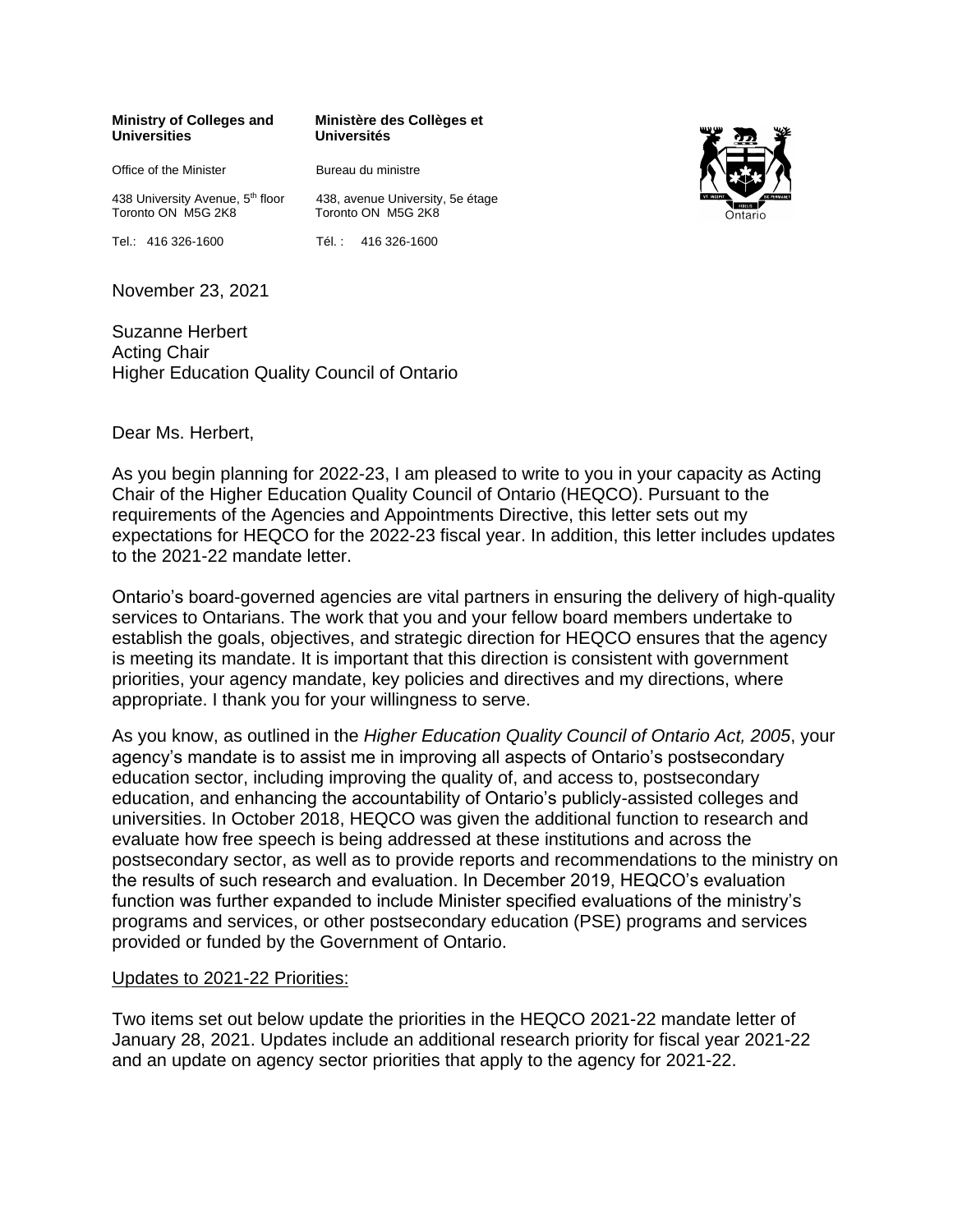# *Review of Ontario's Credentials*

Building on HEQCO's existing research underway on the mix of PSE credentials in Ontario, and as outlined in the November 9, 2021 memo, HEQCO will undertake research and provide recommendations to the ministry on the potential expansion of degrees in Ontario's publicly-assisted colleges, in relation to how the current credential mix in Ontario is meeting learner and labour market needs and to identify any gaps. The scope of the work will include, but may not be limited to, analyzing the current and potential future mix of credentials in relation to student and labour market needs and providing forward-looking recommendations and implementation considerations.

# *Agency Sector Priorities for 2021-22*

The 2021-22 mandate letter included six priority areas for the agency sector. An update on the scope for the Competitiveness, Sustainability and Expenditure Management priority is set out below. This is meant to update the expectations identified in the January 28, 2021 letter under this one priority area, with the other five sector priority areas remaining unchanged. Updated expectations for Competitiveness, Sustainability and Expenditure Management include:

- operating within your agency's allocations
- identifying and pursuing efficiencies and savings
- complying with applicable direction related to supply chain centralization, Realty Interim Measures and Agency Office Location Criteria

# 2022-23 Priorities:

# *Postsecondary Education Priorities*

The COVID-19 pandemic has had a disproportionate impact on youth and students. The 2021 Ontario Budget included government investments focused on making PSE more affordable by freezing tuition fees, addressing PSE institutions' financial challenges related to COVID-19, expanding virtual learning and ensuring that graduates meet the needs of Ontario's labour market including increased access to micro-credentials to support economic recovery. In addition, to support the long-term care sector, publicly-assisted colleges will be delivering accelerated training of personal support workers (PSWs) by training up to 8,200 new PSWs.

HEQCO is mandated to undertake research, evaluations and recommendations to inform and support the ministry's work. It is important that the Council's research, evaluations and recommendations align with the ministry's priorities. HEQCO's focus on improving the quality, access and accountability/system design of the postsecondary sector and the agency's key role on free speech, aligns well with ministry priorities. HEQCO will continue to play an important role in 2022-23 in supporting government priorities. I expect HEQCO to focus on the following priorities.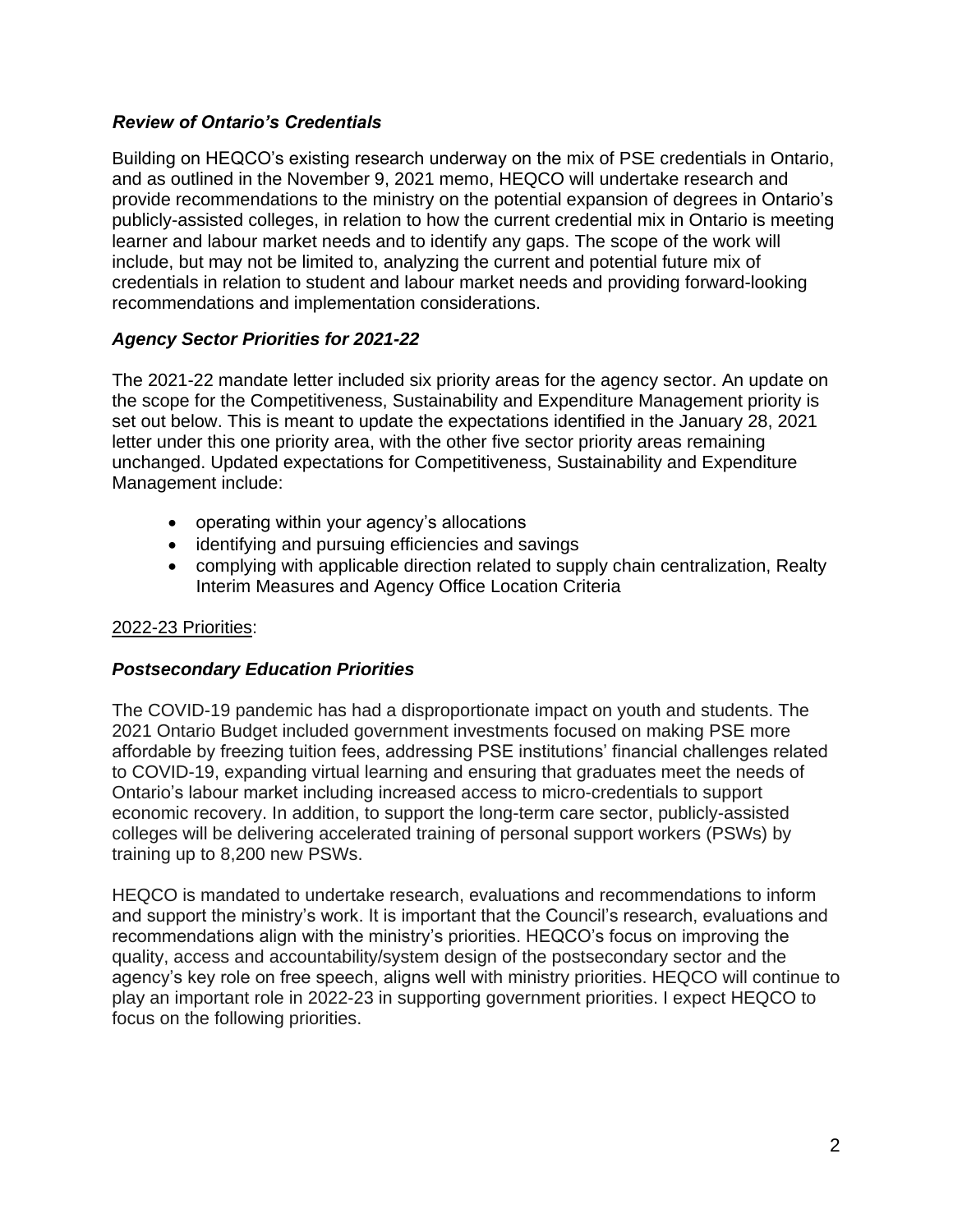# *Evaluation of the Virtual Learning Strategy*

The COVID-19 pandemic has highlighted the importance of flexible and accessible virtual learning to help all learners acquire the skills they need to succeed. To help expand access to high-quality, in demand, globally competitive virtual education, the government announced the investment of \$50 million in a new Virtual Learning Strategy in December 2020. This was bolstered by an additional \$21.4 million over two years (2021-22 and 2022- 23). To inform the ministry of gaps that persist across the sector and to ensure that the Virtual Learning Strategy is achieving its objectives, in order of priority, HEQCO will:

- Undertake a comparative analysis of outcomes (e.g., graduation rate, graduate employment, graduate earnings) for Ontario postsecondary learners participating in online learning models relative to those participating in traditional in-class instruction.
- Work with the ministry to design and undertake an evaluation of the Virtual Learning Strategy and its accompanying investment to measure outcomes from the Strategy. Areas of focus could include but are not limited to:
	- perceptions about the quality of online learning;
	- **E** faculty engagement and enthusiasm in using technology-enabled tools and resources;
	- **E** institutional capacity to leverage digital learning to ensure continuity of learning during times of disruption;
	- student engagement and fluency with virtual learning platforms and resources;
	- equitable access to online learning opportunities for learners in rural, remote, and Northern communities;
	- **•** reported student savings;
	- **•** financial and quality impact resulting from inter-institutional collaboration to develop and distribute virtual learning content, tools, and resources;
	- course and program completion rates; and
	- employment outcomes.
- Work with the ministry and Ontario's publicly-assisted postsecondary institutions to identify opportunities for improving data collection specific to virtual learning and related outcomes in an effort to augment the ministry's data related to virtual learning beyond third party reporting from organizations such as the Canadian Digital Learning Research Association (CLDRA) and Statistics Canada.

# *Campus Free Speech Policy*

I would like to thank you for your third annual report on campus free speech in Ontario posted on November 19, 2021. HEQCO's free speech role to monitor and evaluate ongoing implementation of the Campus Free Speech Policy continues to be a priority for the ministry. To continue to assist me in improving the postsecondary education sector by supporting free speech rights on Ontario campuses, HEQCO will:

• Receive annual reports from each publicly-assisted college and university in Ontario regarding ongoing implementation of a free speech policy and develop an analysis report for the Minister.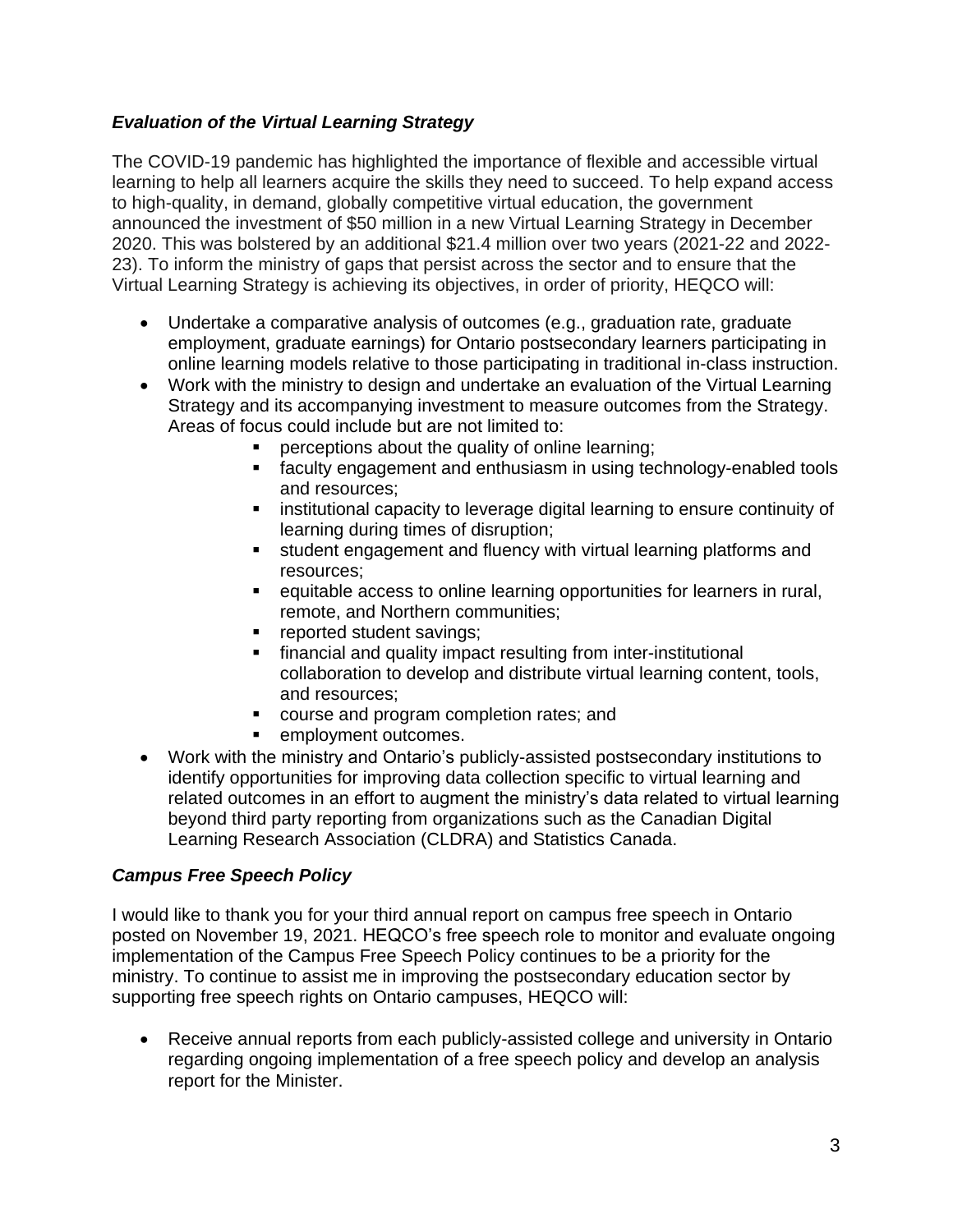- Assess whether each institution has satisfactorily implemented a free speech policy based on the minimum standard issued by the Minister, and whether all reporting requirements have been met.
- Report on free speech complaints against publicly-assisted colleges and universities that have been reported by the Ontario Ombudsman, and how many of these complaints are unresolved or unsatisfactorily resolved.
- Develop a public report annually that summarizes annual institutional reports, assesses whether institutions are compliant and the degree to which any institution is non-compliant. Evaluate system-level progress in implementing free speech policies.

# *Priorities for Agency Sector*

As part of the government of Ontario, agencies are expected to act in the best interests of Ontarians by being efficient, effective, and providing value-for-money to taxpayers. Our government's primary focus is to protect every life and every job we possibly can. Without healthy people, we cannot have a healthy economy. We are confident that the people of Ontario are going to unleash the economic growth that is necessary for job creation, prosperity and a stronger province. Government-wide expectations for agencies to reflect in HEQCO's business planning process include:

# 1. **Competitiveness, Sustainability and Expenditure Management**

- operating within your agency's financial allocations
- identifying and pursuing opportunities for innovative practices
- complying with applicable direction related to supply chain centralization and Realty Interim Measures for agency office space
- leveraging and meeting benchmarked outcomes for compensation strategies and directives
- working with the ministry, where appropriate, to advance the *Ontario Onwards Action Plan*

# 2. **Transparency and Accountability**

- abiding by applicable government directives and policies and ensuring transparency and accountability in reporting
- adhering to requirements of the Agencies and Appointments Directive, accounting standards and practices, and the *Public Service of Ontario Act* ethical framework, and responding to audit findings, where applicable
- continuing to identify appropriate skills, knowledge and experience needed to effectively support the board's role in agency governance and accountability

# 3. **Risk Management**

- developing and implementing an effective process for the identification, assessment and mitigation of risks, including planning for and responding to health and other emergency situations, including but not limited to COVID-19
- developing a continuity of operations plan that identifies time critical/essential services and personnel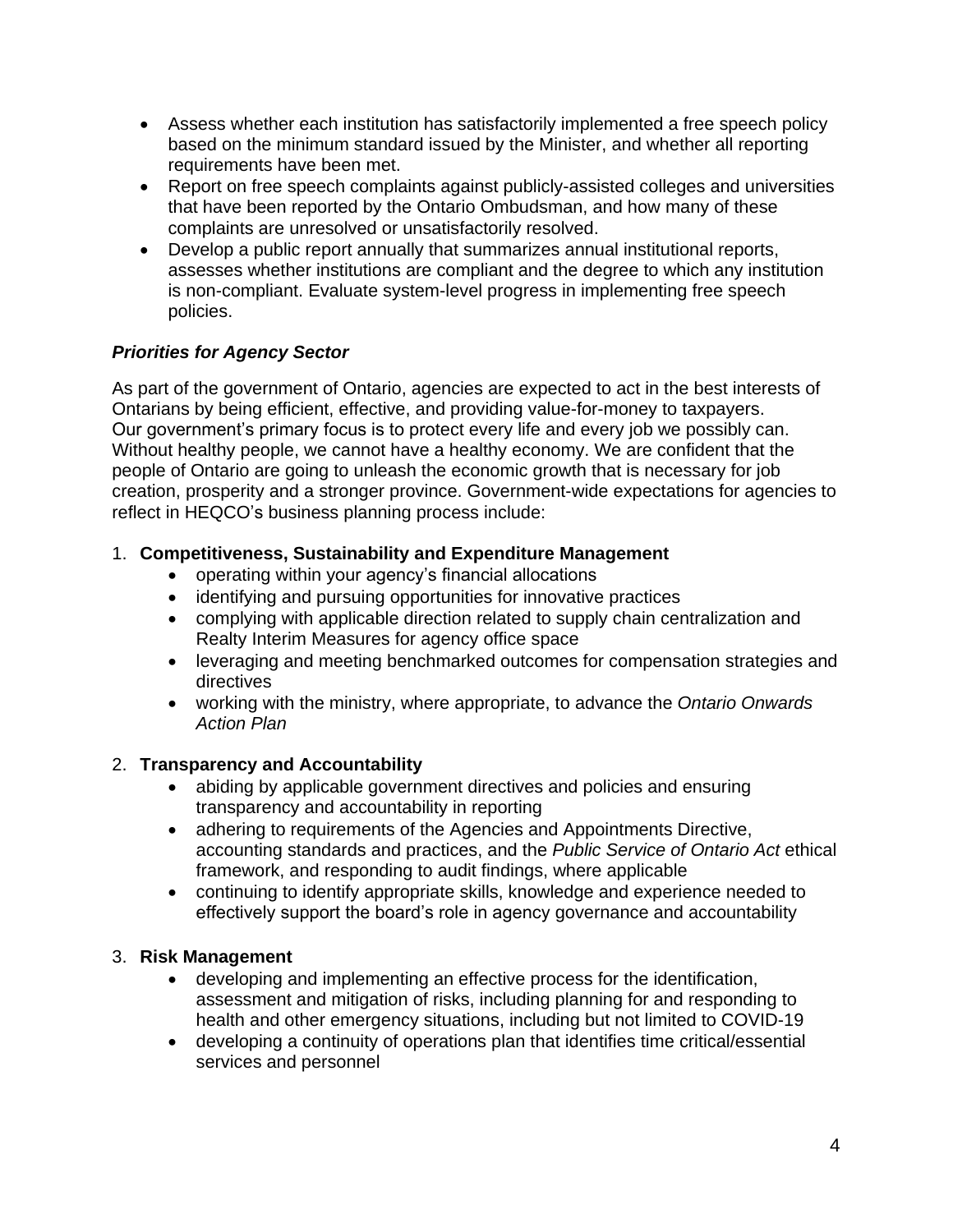# 4. **Workforce Management**

- optimizing your organizational capacity to support the best possible public service delivery
- modernizing and redeploying resources to priority areas when or where they are needed

### 5. **Data Collection**

- improving how the agency uses data in decision-making, information-sharing and reporting, including by leveraging available or new data solutions to inform outcome-based reporting and improve service delivery
- supporting transparency and privacy requirements of data work and data sharing with the ministry, as appropriate.

### 6. **Digital Delivery and Customer Service**

- exploring and implementing digitization or digital modernization strategies for online service delivery and continuing to meet and exceed customer service standards through transition
- adopting digital approaches, such as user research, agile development and product management

### 7. **Diversity and Inclusion**

- developing and encouraging diversity and inclusion initiatives promoting an equitable, inclusive, accessible, anti-racist and diverse workplace
- demonstrating leadership of an inclusive environment free of harassment
- adopting an inclusion engagement process to ensure all voices are heard to inform policies and decision-making

#### 8. **COVID-19 Recovery**

- identifying and pursuing service delivery methods (digital or other) that have evolved since the start of COVID-19
- supporting the recovery efforts from COVID-19

I thank you and your fellow board members for your continued support, and for your valuable contributions. Should you have any questions/concerns, please feel free to contact Paddy Buckley, Director of the Postsecondary Education Policy Branch, at Paddy.Buckley@ontario.ca.

Sincerely,

The Honourable Jill Dunlop Minister of Colleges and Universities

c: Dr. Janice Deakin, President and Chief Executive Officer, Higher Education Quality Council of Ontario